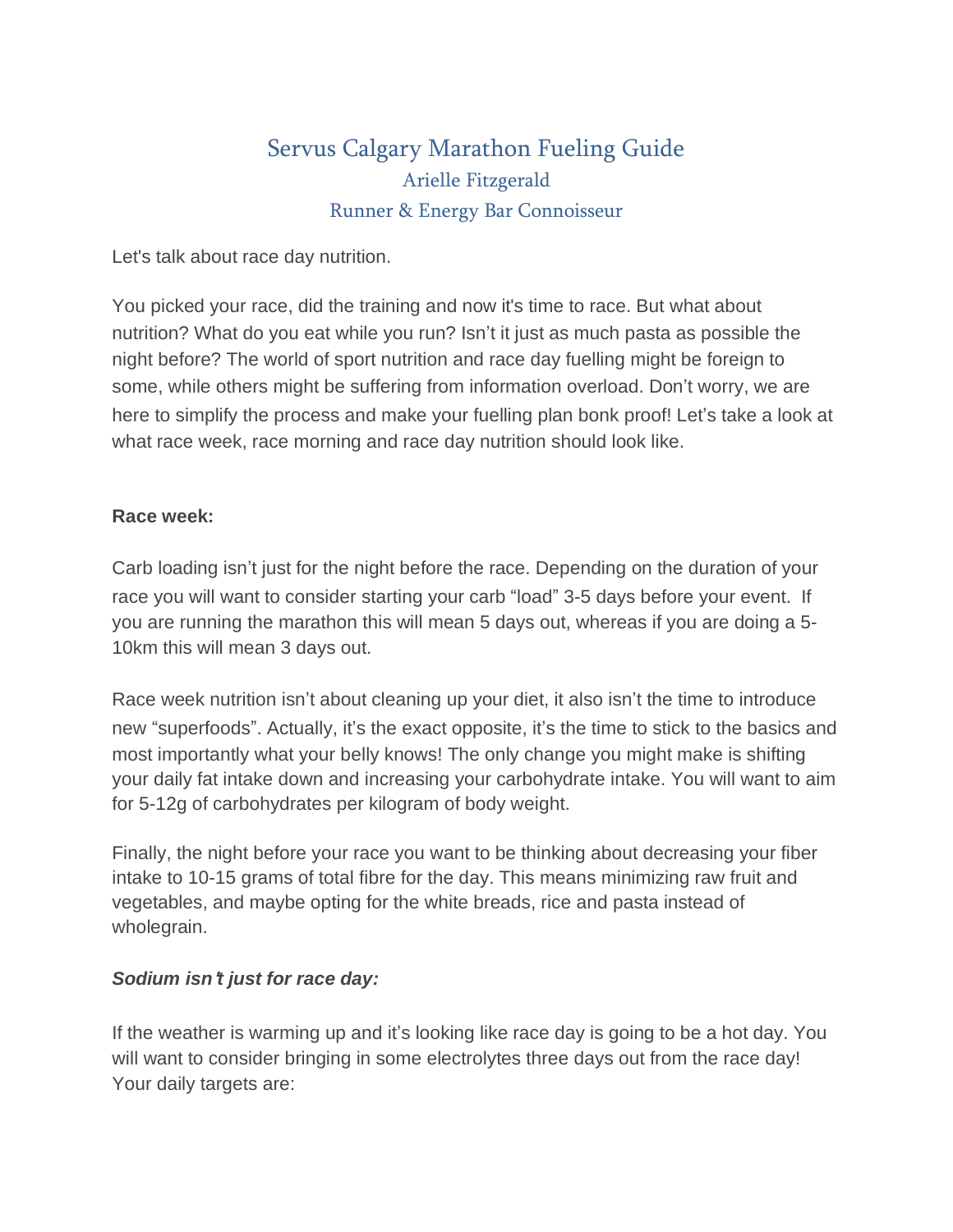- Three days out from race day: 1 tablet- 1.5 tablets of XACT electrolytes tabs (500-800mg of sodium)
- The day before the race you want to aim for 1.5 to 2 tablets of XACT electrolytes (800-1000mg of sodium)

# **Race Morning:**

We get it, the morning of the race it can be hard to eat. Good news, if you planned ahead and fueled your body correctly the few days going into the race (aka followed race week nutrition tips) you shouldn't need to choke down too much on race day. Aim for 300-500 calories the morning of your race. You want to try and eat this 1-3 hours before the start line. If you're eating 2-3 hours before your race, you will want to consider eating 100 calories 30 minutes before the race. Lucky for you XACT energy chews are 100 calories and a perfect pre-race snack!

## **It**'**s go time! During your race:**

Practicing your race fueling strategy prior to race day will ensure the best results. When you are putting together your race nutrition plan remember the acronym EATS:

- **E**at something every 30 60 minutes
- **A**void foods that are high in fat and fibre. Think easy to digest carbohydrates!
- **T**wo-hundred to three-hundred (200-300) calories an hour depending on your size.
- **Sodium 250-500 mg per hour. Fluids 16-20oz per hour.**

This is where gels and energy chews come in handy; an XACT ENERGY bar is exactly 100 calories and most importantly, is easy to eat and digest, so a great choice for eating and running at the same time. Rather than asking yourself at which km marker to eat, it can be more helpful to think in terms of time. 1 fruit bar every 45 minutes is a good place to start. If you can eat more regularly then you should be able to push harder, running at a higher intensity. You might be able to set your watch alarm to remind you when to eat as it can be easy to get caught up in the race excitement and atmosphere.

XACT ENERGY fruit bars are the official on-course energy bar of Calgary Marathon. Look out for XACT energy fruit bars on the feed stations along the course!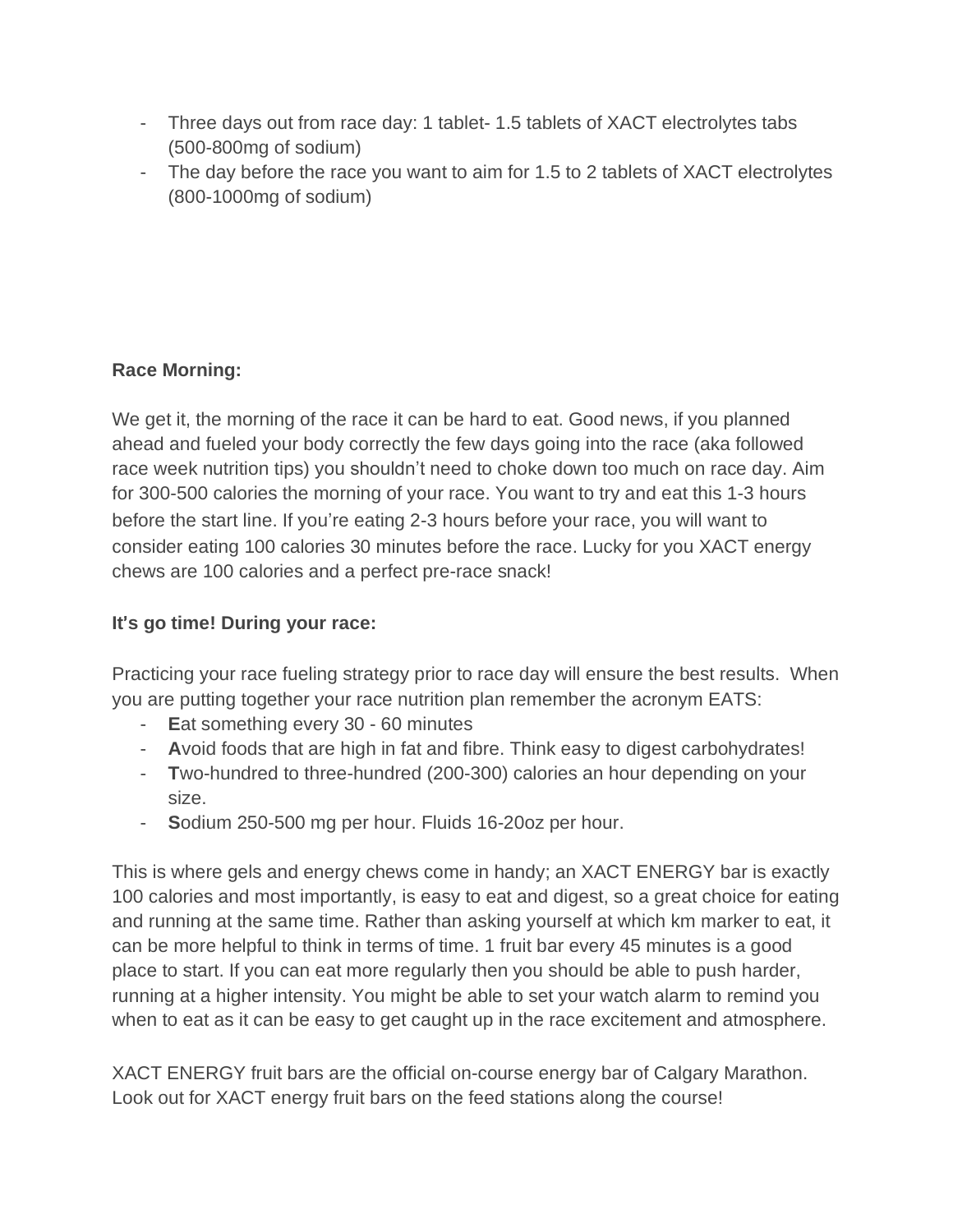#### **So what does this look like in Xact energy bars will you need?**

Use this table to get an idea of how many bars or gels you will need for your distance. Remember, the harder you push, the more regularly you'll want to be consuming energy:

| <b>BAR NUMBER</b> | EVERY 30 MINS   | <b>EVERY 45 MINS</b> |
|-------------------|-----------------|----------------------|
| $\mathbf{1}$      | 30 mins         | 45 mins              |
| $\overline{2}$    | 1 <sub>hr</sub> | 1 h 30               |
| 3                 | 1 h 30          | 2h15                 |
| $\overline{4}$    | 2 <sub>hr</sub> | 3h                   |
| 5                 | 2h30            | 3 h 45               |
| $\,6\,$           | 3h              | 4 h 30               |
| $\overline{7}$    | 3 h 30          | 5 h 15               |
| 8                 | 4 h             | 6h                   |